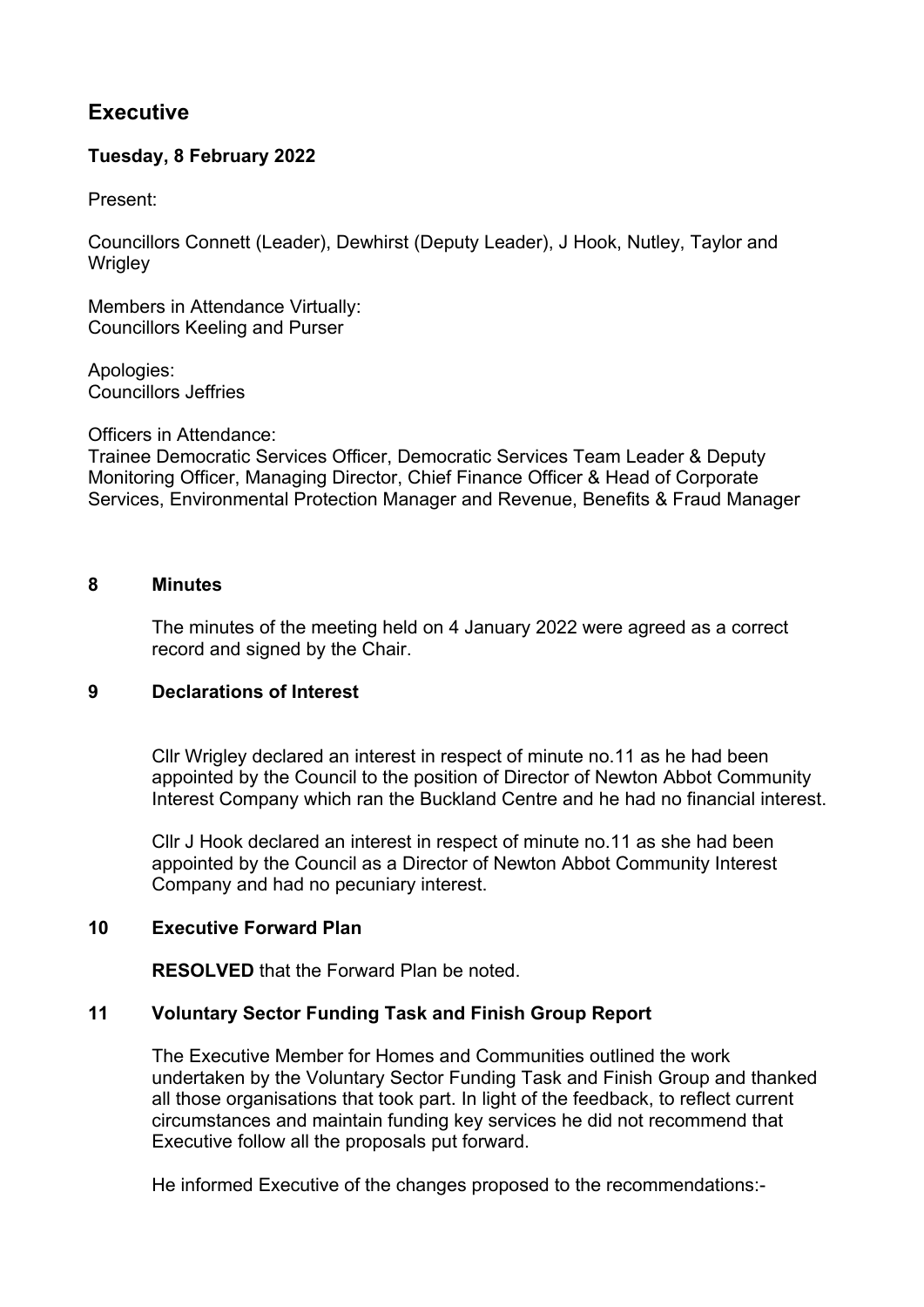- The Council retained equivalent funding as 2021/22 for at least the next 2 years for those organisations with current SLAs, the Citizens Advice Bureaux, Teignbridge Council for Voluntary Services, East Teignbridge Community Transport and Newton Abbot Community Transport. However, the small grant to Carn to Cove (\*) will stop
- to retain the existing supportive rent subsidy Scheme for 2021/22 for at least the next 2 years;
- to balance the budget the deletion of: the re-introduction of rural aid at £26,000 for 2022/23; and a provision for voluntary and community sector small grant scheme for 2022/23.

The Leader proposed that the funding proposals should be for one year to reflect the uncertainty in Central Government funding going forward and that the rent subsidy should be subject to a satisfactory application.

Members agreed to these amendments.

## **RESOLVED** that:-

- (1) The Policy statement be adopted;
- (2) that the Council retains equivalent funding as 2021/22 for the next year for those organisations with current Service LAs, the Citizens Advice Bureaux, Teignbridge Council for Voluntary Services, East Teignbridge Community Transport and Newton Abbot Community Transport. However, the small grant to Carn to Cove (\*) will stop;
- (3) to retain the supportive rent subsidy scheme for the next financial year subject to a satisfactory application;
- (4) to increase the Councillors Community Fund for each councillor by £200 a year to £1200 from April, for the 2022/23 financial year.;
- (5) A task and finish group is convened to carry out a full review of the Business Rates Discretionary Relief policy and take recommendations to a future O&S meeting specifically relating to charity shops;
- (6) Teignbridge voluntary sector funding programme be reported to Overview and Scrutiny on an annual basis;
- (7) Crowdfunding is no longer supported as organisations can be encouraged to raise funds through the lottery;
- (8) Work with Town and Parish Councils to understand how they are supporting the voluntary sector;
- (9) To work with any organisations impacted by the proposal to encourage them to utilise the alternative funding streams available;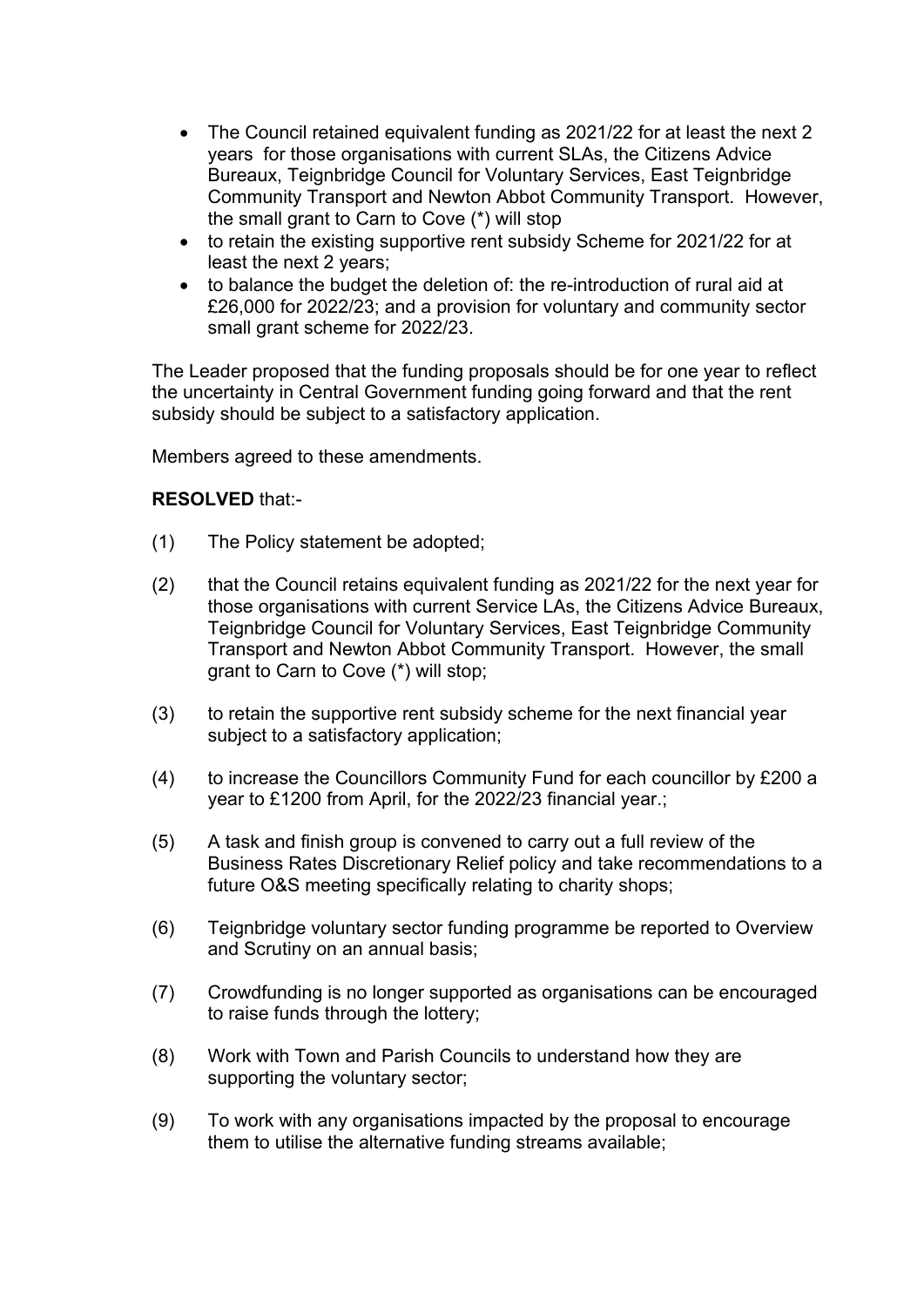(10) Climate change mitigation and environmental and bio diversification be added to paragraph 4.2.1 of the agenda report.

The vote was unanimous.

## **12 Final Financial Plan Proposals 2022/23 TO 2024/25**

The Executive Member for Corporate Resources presented the report to consider the final financial plan proposals 2022/23 to 2024/25 for recommendation to Council on 22 February. He thanked all staff who had contributed in preparing this balanced budget.

The budget proposals for 2022/23 were subject to the recommendations as per minute No.11.

- No rural aid reintroduced or any voluntary sector small grant scheme;
- Grants to CAB/CVS/East Teignbridge and Newton Abbot community transport be maintained at their 21/22 grant levels for the next year;
- Carn 2 Cove grant be eliminated;
- The rent subsidy scheme to remain in its current form for the next financial year; and
- The Councillors Community Fund be increased by £200 per Councillor to £1,200.

**RECOMMENDED** that Council approve the final budget for 2022/23 and the outline plan for the subsequent years 2023/24 and 2024/25;

The proposed budget included:

- An increase in council tax of £5 or 2.78% to £185.17
- Continued funding for a climate change officer (with increased temporary resources) and enhanced planning enforcement
- Increased provision in the capital programme for climate change projects
- The continuing reduction in new homes bonus
- Other central funding reductions in particular provisional assumptions for business rates for future years and reset of the baseline
- Reserves at 12.8 % of the net revenue budget or just over £2.0 million
- Increased support for housing including the Teignbridge 100 whilst backing business and bringing people and organisations together for local neighbourhood planning
- Infrastructure delivery plan investment funded by community infrastructure levy and external sources where available
- Continuation of grant funded South West Regional Monitoring Programme
- Town centre investment in infrastructure and employment
- A new two year pot of £40,000 per annum for 'Tidy Teignbridge' initiatives to improve cleanliness for town and parish councils
- Paving £1 million off our pension deficit in 2022/23 to reduce ongoing contributions
- Additional temporary resources to deliver expediently the significant projects and proposals identified above and within the capital programme, service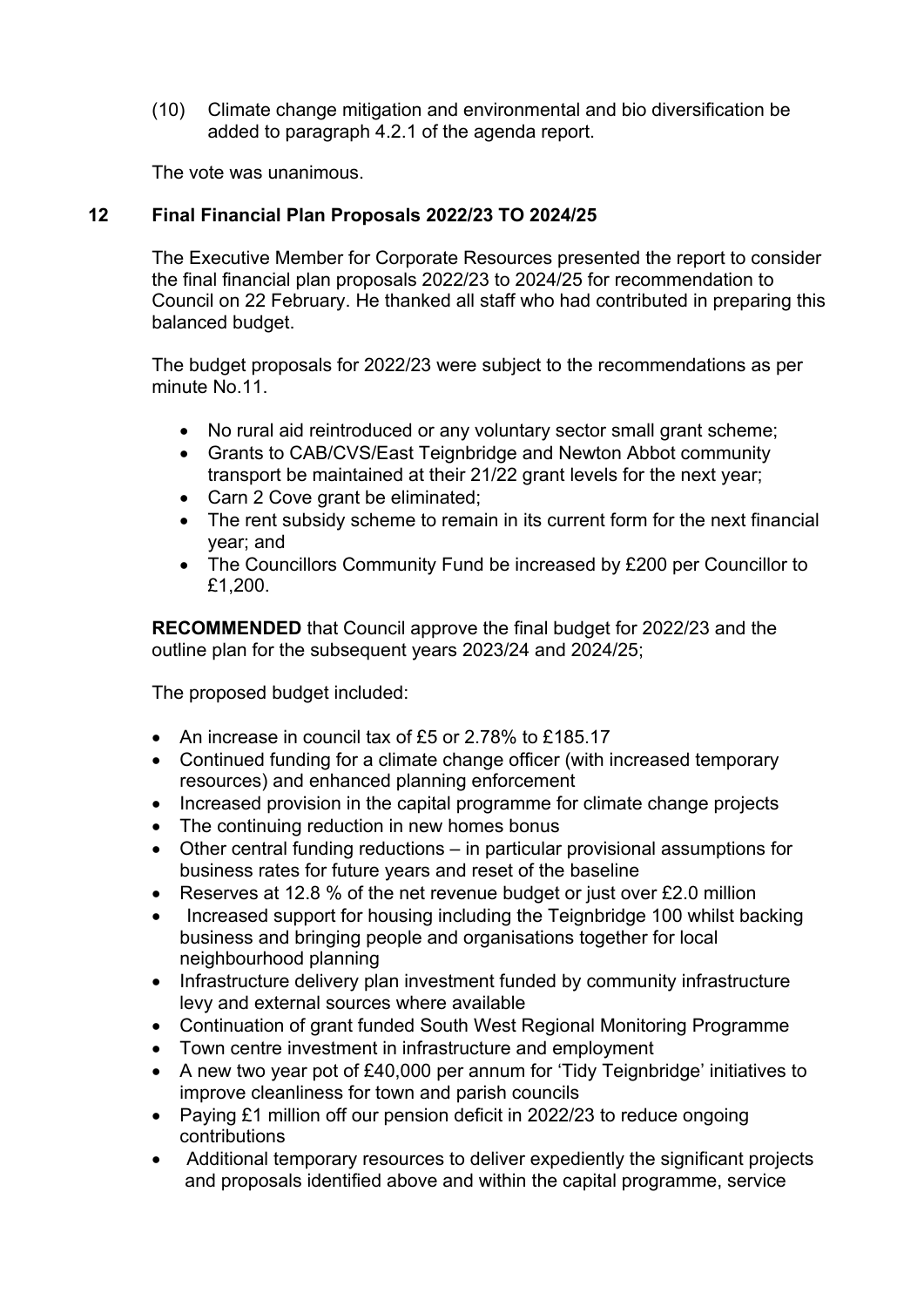reviews and processes to identify business and system improvements/developments, estate management, governance and communications

- No rural aid reintroduced or any voluntary sector small grant scheme
- Carn 2 Cove grant be eliminated
- The Councillors Community Fund be increased by £200 per Councillor to £1,200
- The rent subsidy scheme continues in its current form
- Grants to Citizen Advice Bureau/Community and Voluntary Sector/East Teignbridge and Newton Abbot Community Transport be maintained at their 21/22 grant levels for the next year and Carn 2 Cove grant be eliminated.

The vote was unanimous.

## **13 Council Tax Reduction Scheme 2022/23**

The Executive Member for Corporate Resources presented the report to provide an update to Members on the operation of the Council Tax Reduction Scheme during 2021/22 and to advise Members that the scheme needed to be reviewed and formally adopted by Council for the year 2022/23. The Scheme maintained support at 100% for those on the lowest income households, one of around 20% of Councils in the Country and the only one in Devon.

## **RECOMMENDED** to Council that:

- (1) The existing provisions within the Scheme be used to increase the upper income threshold in Band 1 from £75.00 to £78.00 and the lower threshold in Band B from £75.01 to £78.01; and
- (2) The Council Tax Reduction Scheme (attached as Appendix A) be adopted for the year 2022/23.

The vote was unanimous.

## **14 Equalities and Diversity Policy**

The Executive Member for Homes and Communities presented the proposed Equality and Diversity Policy. He clarified that Members were offered Equality and Diversity training although this was not mandatory.

**RESOLVED** that the Equality and Diversity Policy and the proposed equality objectives contained within the document be adopted.

The vote was unanimous.